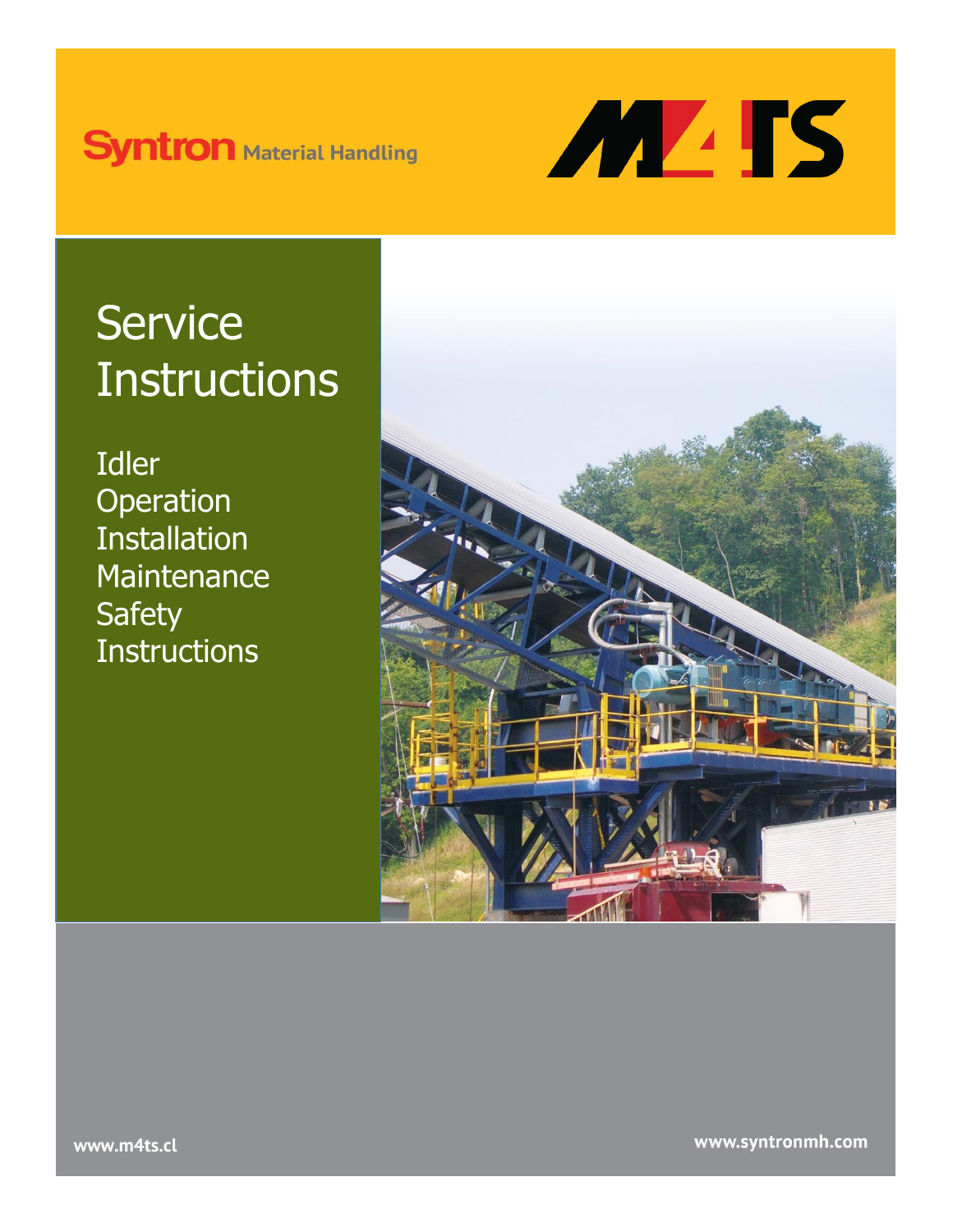# **Syntron** Material Handling

# TABLE OF CONTENTS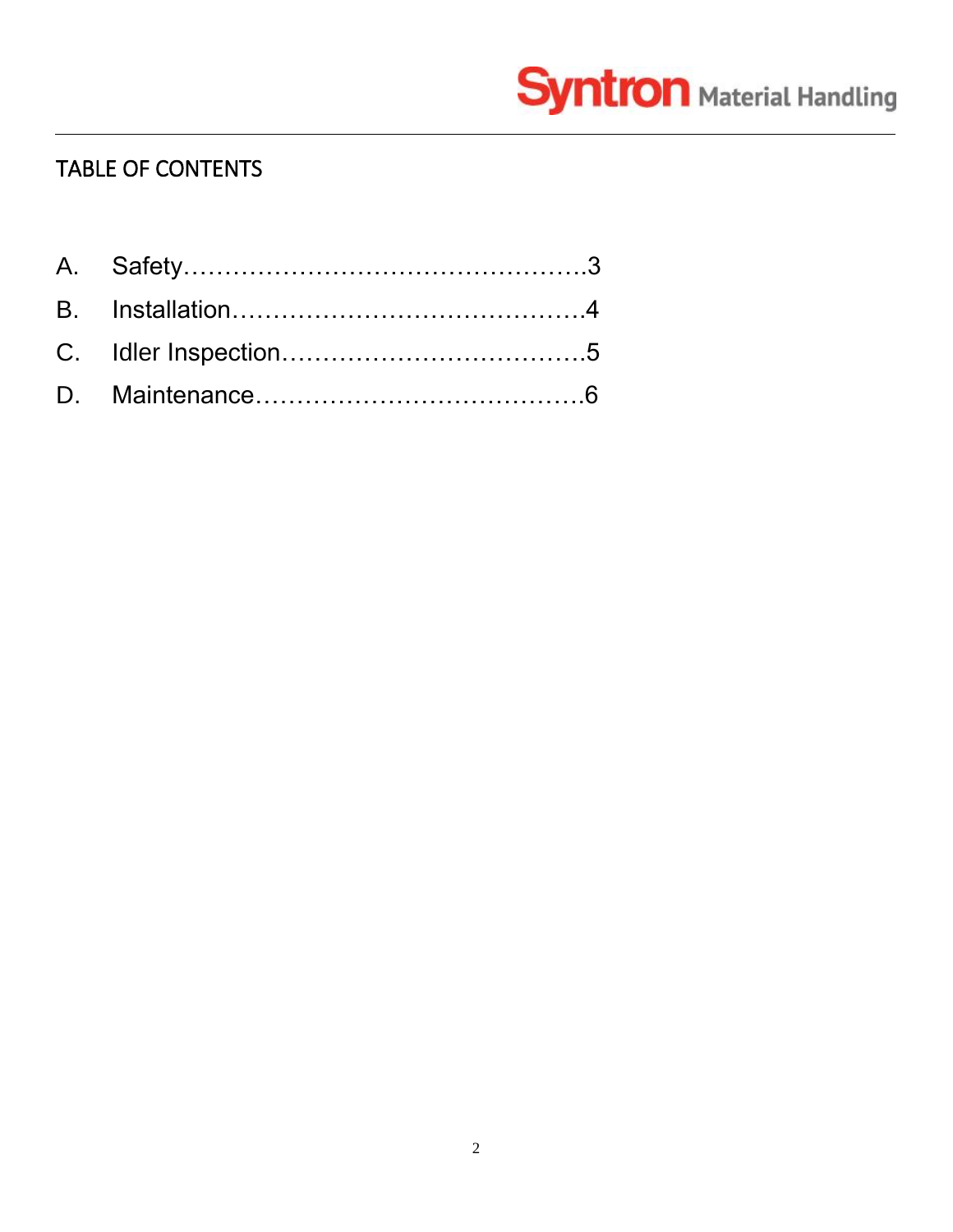

# **TO OUR CUSTOMER**

This manual contains complete instructions for the installation, operation and maintenance of SMH idlers. The reliable operation and long service life of these idlers depend on the care taken during installation, operation and the degree of maintenance.

All standard idlers are manufactured to the standard of the Conveyor Equipment Manufacturer's Association (CEMA) for North America and to the standard of Deutsches Institut fur Normung (DIN) for international markets.

Supplementary instructions should be followed for components not furnished by SMH. Components installed without approval of SMH Technologies, Inc. are the sole responsibility of the purchaser or final user.

## **SAFETY**

Safety is a basic factor that must be considered at all times in the operation and maintenance of mechanical equipment. Use of proper tools and methods can prevent serious accidents that may result in injury to you and your fellow workers.

A number of safety precautions are listed throughout this manual. Study them carefully and follow them; insist that those working with you do the same. Remember – an accident is usually caused by carelessness or negligence. In addition, nearly all employees are subject to the federal Occupational Safety and Health Act of 1970, as amended, which requires that an employer be kept abreast of the regulations which have been issued under its authority.

Safe practices for operating belt conveyors are given in detail in American National Standard Publication "Safety Standards for Conveyors and Related Equipment" ANSI B20.1, Section 5 and 6.01. Only persons completely familiar with these standards should be permitted to operate or maintain the conveyors.

**CAUTION:** Failure to follow these precautions may result in serious PERSONAL injury or damage to equipment.

The following is a list of precautions which should always be exercised around belt conveyors.



- 1. **ALWAYS** operate conveyor in accordance with instructions in this manual.
- 2. **DO NOT** place hands or feet on conveyor while in operation.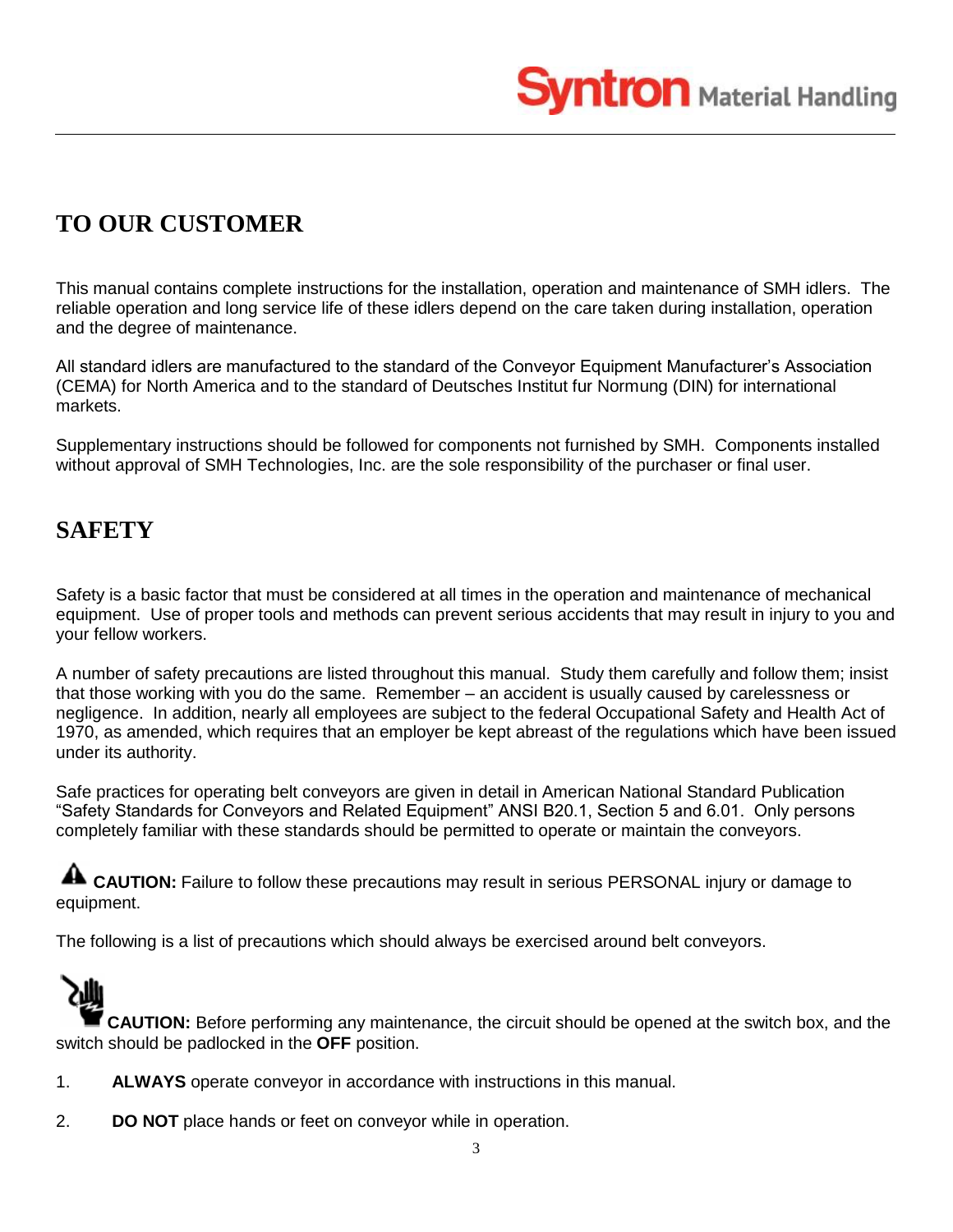

- 3. **NEVER** walk on conveyor belt unless drive has been locked out and tagged.
- 4. **DO NOT** put conveyor to any other use than that for which is was designed.
- 5. **AVOID** poking or prodding material on conveyor with bar or stick inserted through openings.
- 6. **ALWAYS** have a clear view of loading and unloading points and all safety devices.
- 7. **KEEP** area around conveyor, drive, and control station free of debris and obstacles.
- 8. **NEVER** operate conveyor without guards and other safety devices in position.

## **PRE-INSTALLATION CARE**

Belt conveyor idlers are usually mounted on pallets for shipment to their destination. Since they frequently arrive well in advance of their installation date, it may be necessary to temporarily store them out-of-doors. Protect them during this period by covering each pallet with a tarpaulin.

## **IDLER INSTALLATION**

**CAUTION:** ALWAYS LIFT IDLERS BY THE FRAME, NEVER BY THE ROLLS.

- 1. Remove mud, stones, burrs, or any other debris from the stringers so that the pulleys and idlers will sit squarely in position. This precaution will help prevent belt training problems.
- 2. Mount pulleys level with the plane of the conveyor and perpendicular to the line of belt travel.
- 3. Position idlers perpendicular to the line of belt travel. THE MIDDLE OF EACH CENTER ROLL MUST BE ON THE CENTERLINE OF THE CONVEYOR. Tighten all four mounting bolts.
- 4. Rotate each roll to be sure it turns freely. If a roll is tight, look for some external interference or evidence of damage to roll or frame.
- 5. Install training idlers with the same care and accuracy used in mounting the basic carrying and return idlers.
- 6. Bolt the training idlers with the actuating rolls so that they extend TOWARD THE APPROACH SIDE OF THE BELT. See figure 1.

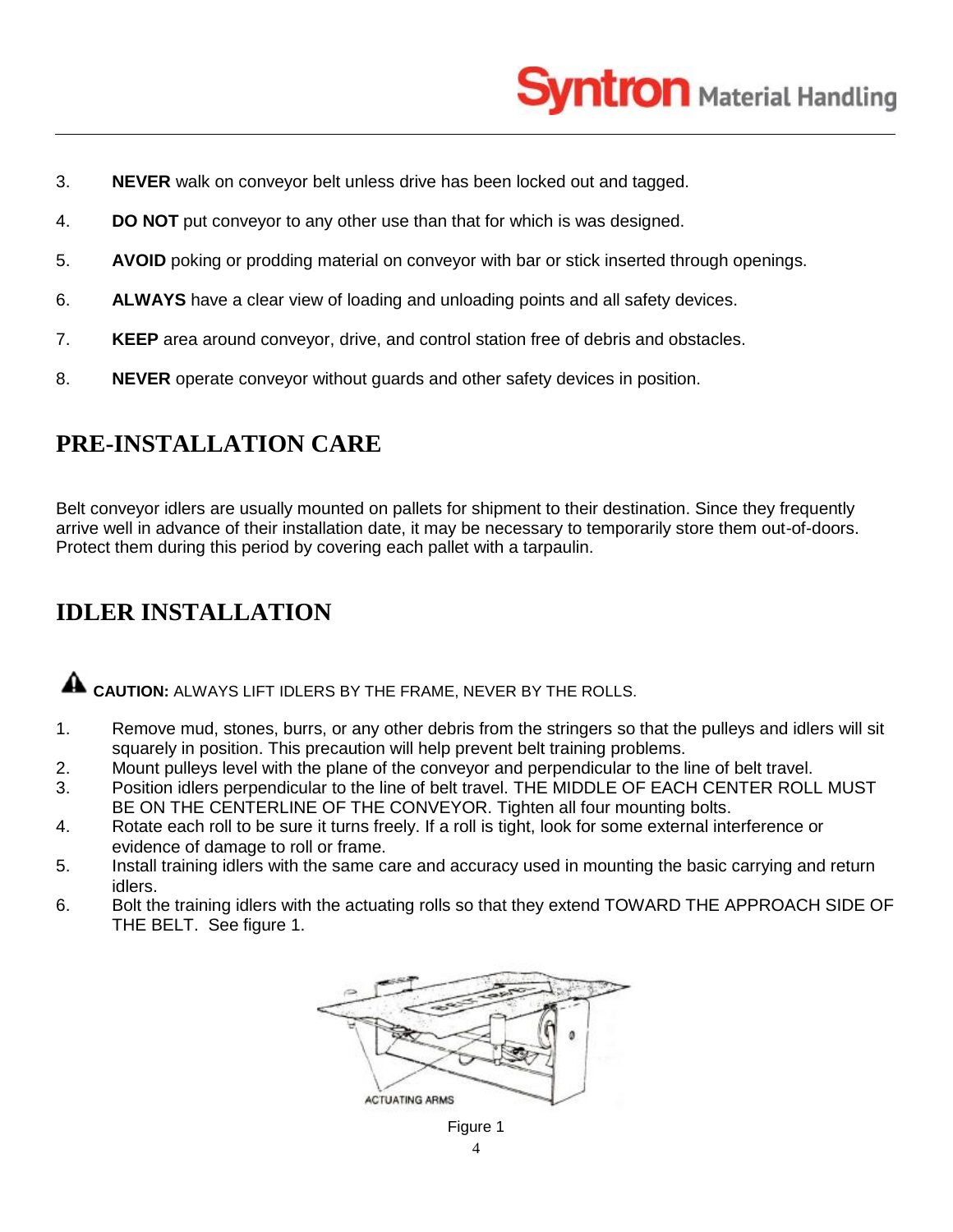

7. One-way rolls have one head painted a different color for easy identification. The head is marked with arrows showing the direction of rotation. Extreme care must be taken to ensure that the roll is installed correctly in order for the system to work properly. See figure 2.



8. Inspect roll surfaces and remove any foreign material, especially abrasive dust, to prevent damage to the underside of the belt.

# **IDLER INSPECTION**

Costly interruptions in production can often be avoided by a program of regularly scheduled inspections of the system and all components.

Many operators and maintenance supervisors find it economical to inspect the belt daily for breaks in the rubber covering or signs of edge rubbing. It is better to make this inspection before the system is operated and while the belt is empty.

- 1. After start-up, check belt loading. Chutes should deliver an even flow of material and load it centrally on the belt.
- 2. Check for unusual vibrations. They can loosen mounting bolts, allow idlers to shift and cause misalignment. If this condition occurs, eliminate the cause; then realign all loose idlers and retighten the mounting bolts.
- 3. Be sure spilled materials do not interfere with swiveling of training idlers, or the free rotation of idler rolls. Good housekeeping is essential to high operating efficiency.
- 4. If an idler is sluggish, but its movement is not retarded by material buildup, a choked interior or an impending bearing failure is indicated. The latter condition is almost always signaled by an unusual noise, generally a high-pitched squeal. Sluggish, noisy, or completely stalled rolls require immediate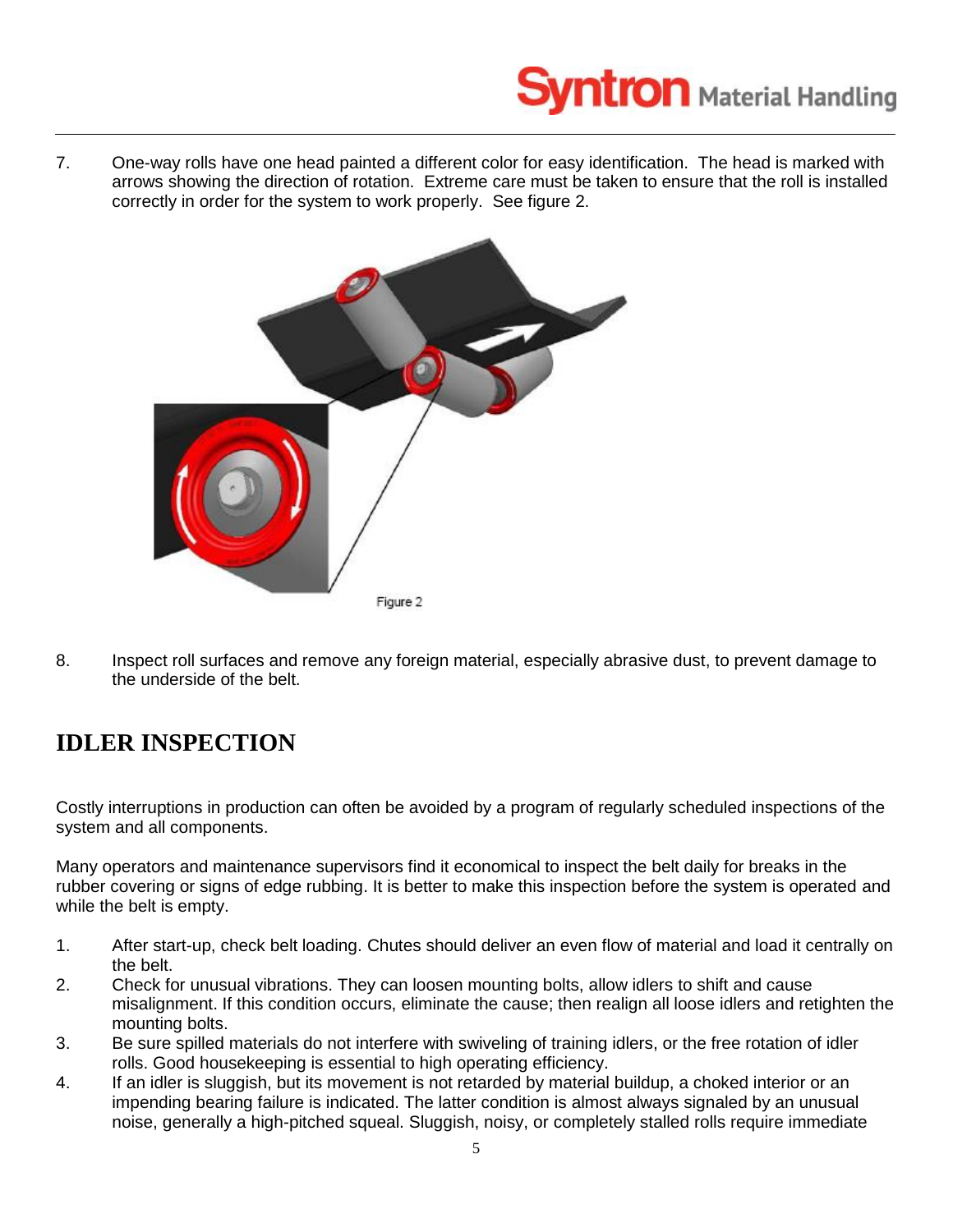**yntron** Material Handling

attention because they waste power and cause excessive belt wear. If stalled rolls remain in the system, the outer shell will eventually wear through and the resulting sharp edges will severely damage the belt. When a faulty roll is discovered, tag the idler immediately and remove it from the conveyor as soon as the system is shut down. Even though only one roll is affected, inspect all **three** rolls.

## **IDLER MAINTENANCE**

Link-Belt® idlers are easy to maintain because only periodic inspection of a few rolls is required to determine the need for replacement. Idler removal and replacement are also simple tasks. The following instructions will assist you in both matters.

#### **FIXED FRAME IDLER REMOVAL**



**CAUTION:** Before performing any maintenance, the circuit should be opened at the switch box, and the switch should be padlocked in the **OFF** position.

- 1. Remove mounting bolts.
- 2. Tip idler forward or backward, whichever is more convenient, until it rests on decking. If the installation does not include decking, additional **precautions must be taken** to prevent the idler from falling through to the return run and causing damage or injury. A suitable plank might be used to support the idler when it comes to rest.
- 3. Slide the idler out from under the belt.

NOTE: When idler is reinstalled, be sure it is accurately aligned and securely bolted in place.

#### **Roll Removal**

- 1. Remove end and center retainers.
- 2. Remove both end rolls. It may be necessary to tap the rolls to free them from the brackets. Use a rubberhead mallet.
- 3. Remove the center roll.

#### **Roll Installation**

- 1. Place center roll in idler frame.
- 2. Install end rolls and secure with end and center retainers. NOTE: End and center retainers are an integral part of the idler assembly and must be installed.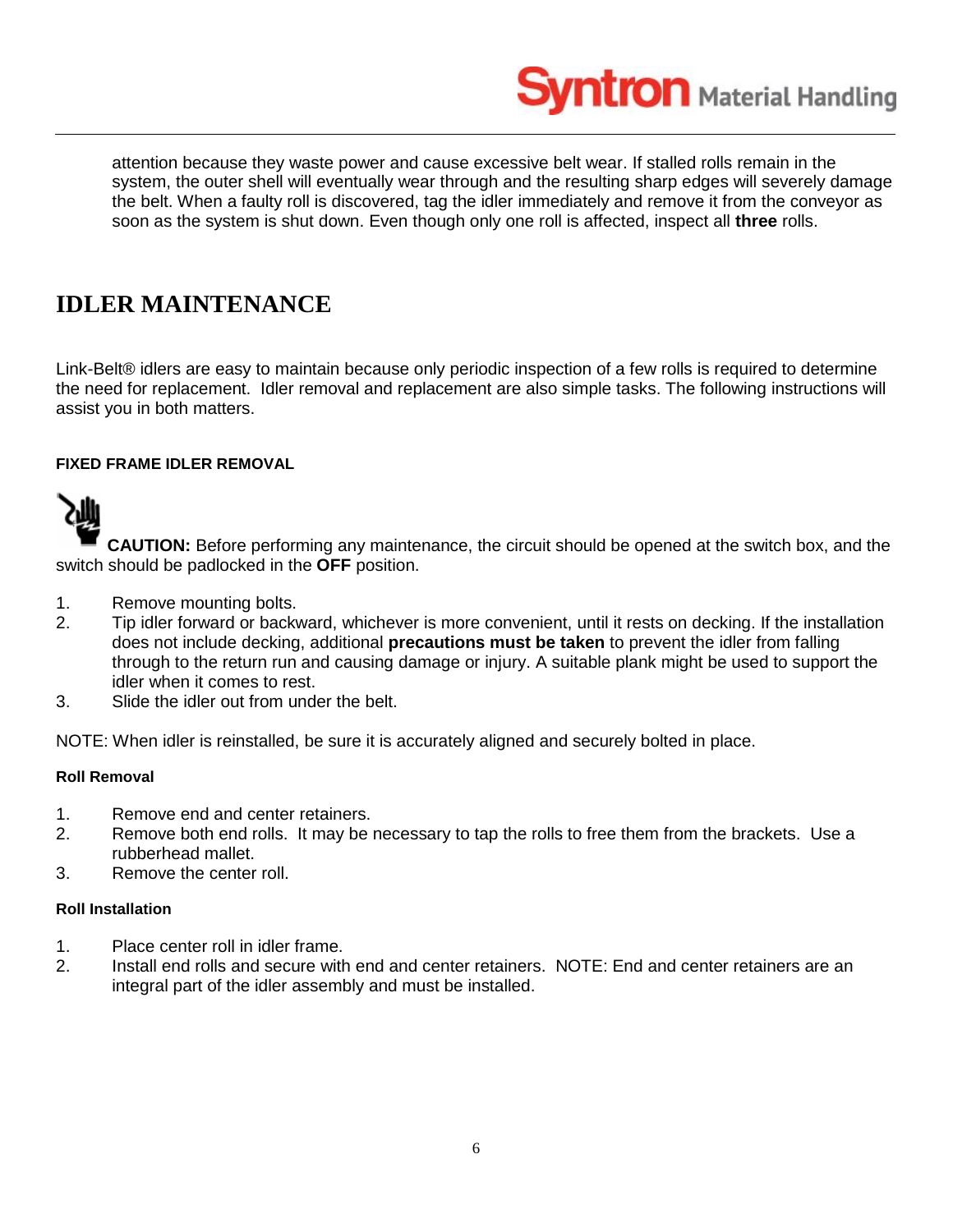#### **Regreasable Idler Lubrication (Regreasable idler only)**

Under normal conditions, relubrication should be scheduled every 4000 to 6000 hours. It is recommended that the same or an equivalent grease be used. When using any other type of grease, it is imperative that it be compatible with the original grease.

The lubrication cycle can be lengthened in applications where operating conditions are clean, dry, of moderate temperature and slow speed (≤ 500 rpm). The cycle should be shortened in applications where severe dirt, high humidity, elevated temperatures, high speeds, water, prolonged shutdown, or other extreme conditions are encountered. Periodic inspection during the first few years of operation will provide the best determination of required relubrication frequency.

Link-Belt® idlers are greased at the factory with a high performance EP grease with a NLGI #2 consistency having the following characteristics:

- 1. Excellent low temperature pumpability
- 2. Excellent rust and oxidation protection
- 3. Extreme pressure and anti-wear additives
- 4. Operating range of +225°F to -65°F
- 5. Oil separation 1% maximum
- 6. Water washout 5% loss maximum

When lubricating idlers, the use of high pressure equipment is not only unnecessary, but is actually undesirable unless used with great care. High pressure may cause damage to bearings and seals. It is recommended that a VOLUME TYPE GREASE GUN BE USED: one that delivers an ounce of grease per seven to ten strokes of the lever. All fittings should be wiped clean before lubricating so as not to introduce dirt into the system. For troughing idlers, pumping should be stopped when a clean bead of grease appears at the tip of the lube fitting on the opposite wing roll.